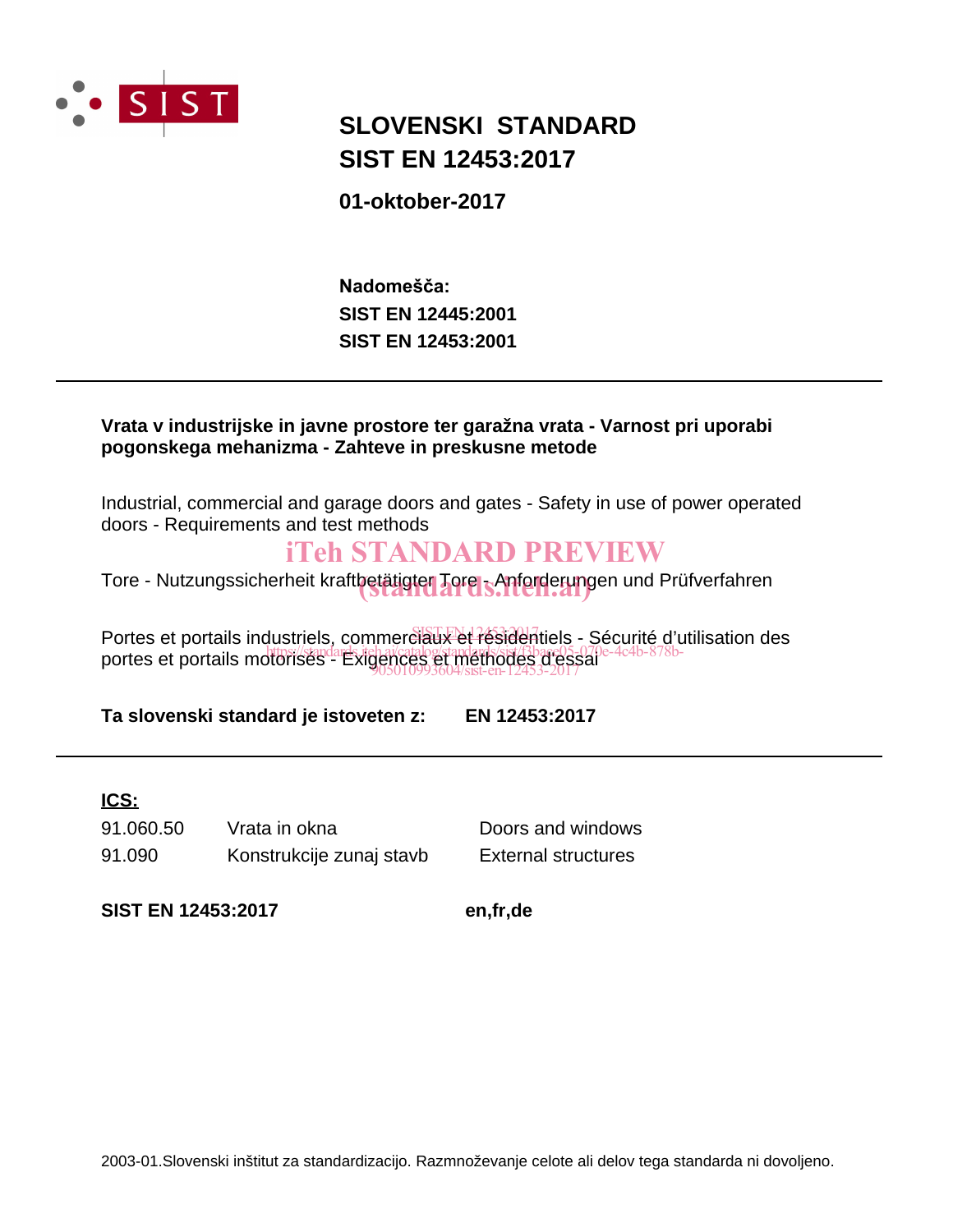

# iTeh STANDARD PREVIEW (standards.iteh.ai)

SIST EN 12453:2017 https://standards.iteh.ai/catalog/standards/sist/f3bace05-070e-4c4b-878b-905010993604/sist-en-12453-2017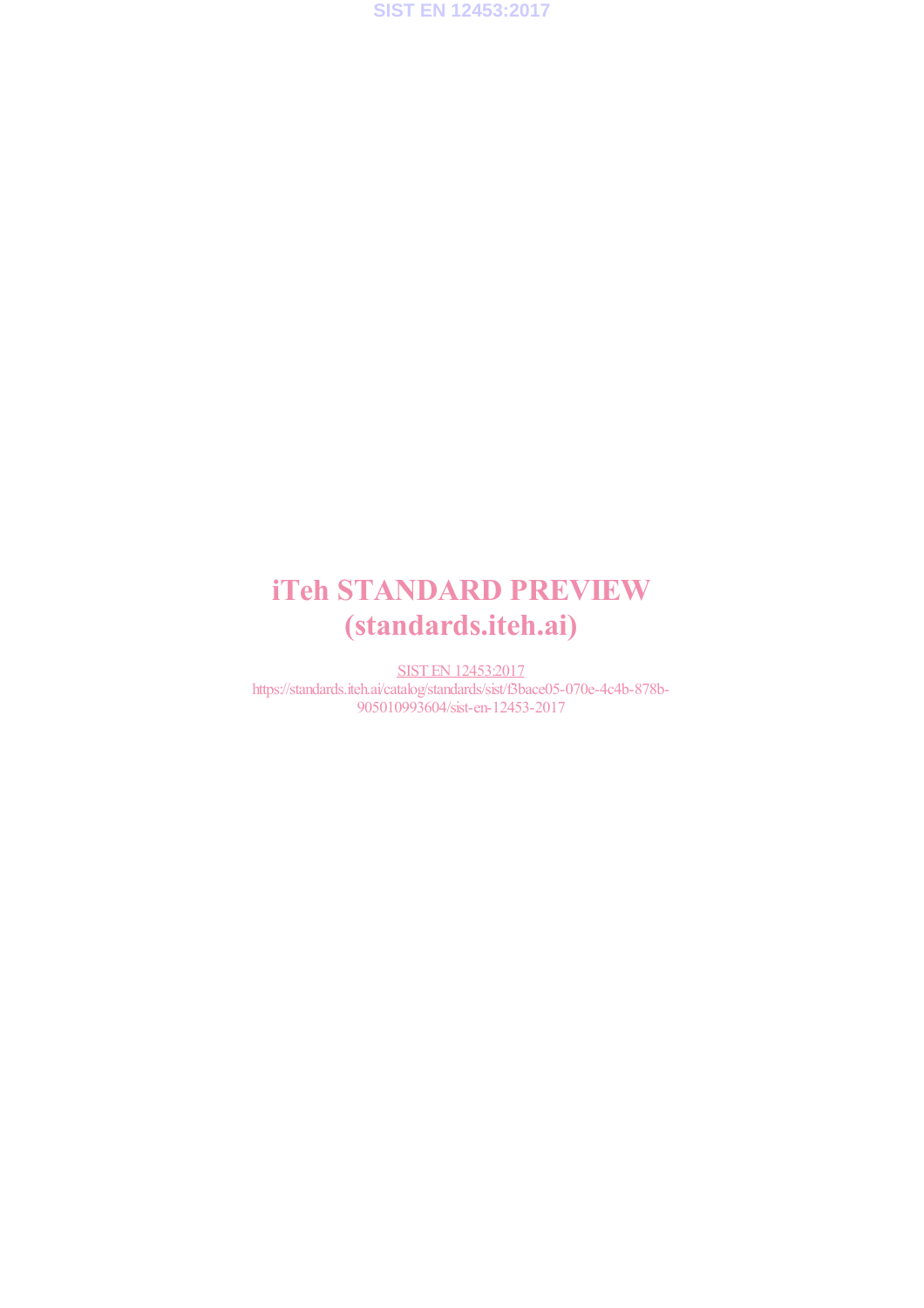#### **SIST EN 12453:2017**

# EUROPEAN STANDARD NORME EUROPÉENNE EUROPÄISCHE NORM

# **EN 12453**

August 2017

ICS 91.060.50 Supersedes EN 12445:2000, EN 12453:2000

English Version

# Industrial, commercial and garage doors and gates - Safety in use of power operated doors - Requirements and test methods

Portes et portails industriels, commerciaux et résidentiels - Sécurité d'utilisation des portes et portails motorisés - Exigences et méthodes d'essai  Tore - Nutzungssicherheit kraftbetätigter Tore - Anforderungen und Prüfverfahren

This European Standard was approved by CEN on 12 June 2017.

CEN members are bound to comply with the CEN/CENELEC Internal Regulations which stipulate the conditions for giving this European Standard the status of a national standard without any alteration. Up-to-date lists and bibliographical references concerning such national standards may be obtained on application to the CEN-CENELEC Management Centre or to any CEN member.

### iTeh STANDARD PREVIEW

This European Standard exists in three official versions (English, French, German). A version in any other language made by This European Standard exists in three official versions (English, French, German). A version in any other language made by<br>translation under the responsibility of a CEN member into its own language and notified to the CEN Centre has the same status as the official versions.

CEN members are the national standards bodies of Austria, Belgium, Bulgaria, Croatia, Cyprus, Czech Republic, Denmark, Estonia, Finland, Former Yugoslav Republic of Macedonia, France, Germany, Greece, Hungary, Iceland, Ireland, Italy, Latvia, Lithuania, Luxembourg, Malta, Netherlands, Norway, Poland, Portugal, Romania, Sefbia, Slovakia, Slovenia, Spain, Sweden, Switzerland, Turkey and United Kingdom.



EUROPEAN COMMITTEE FOR STANDARDIZATION COMITÉ EUROPÉEN DE NORMALISATION EUROPÄISCHES KOMITEE FÜR NORMUNG

**CEN-CENELEC Management Centre: Avenue Marnix 17, B-1000 Brussels**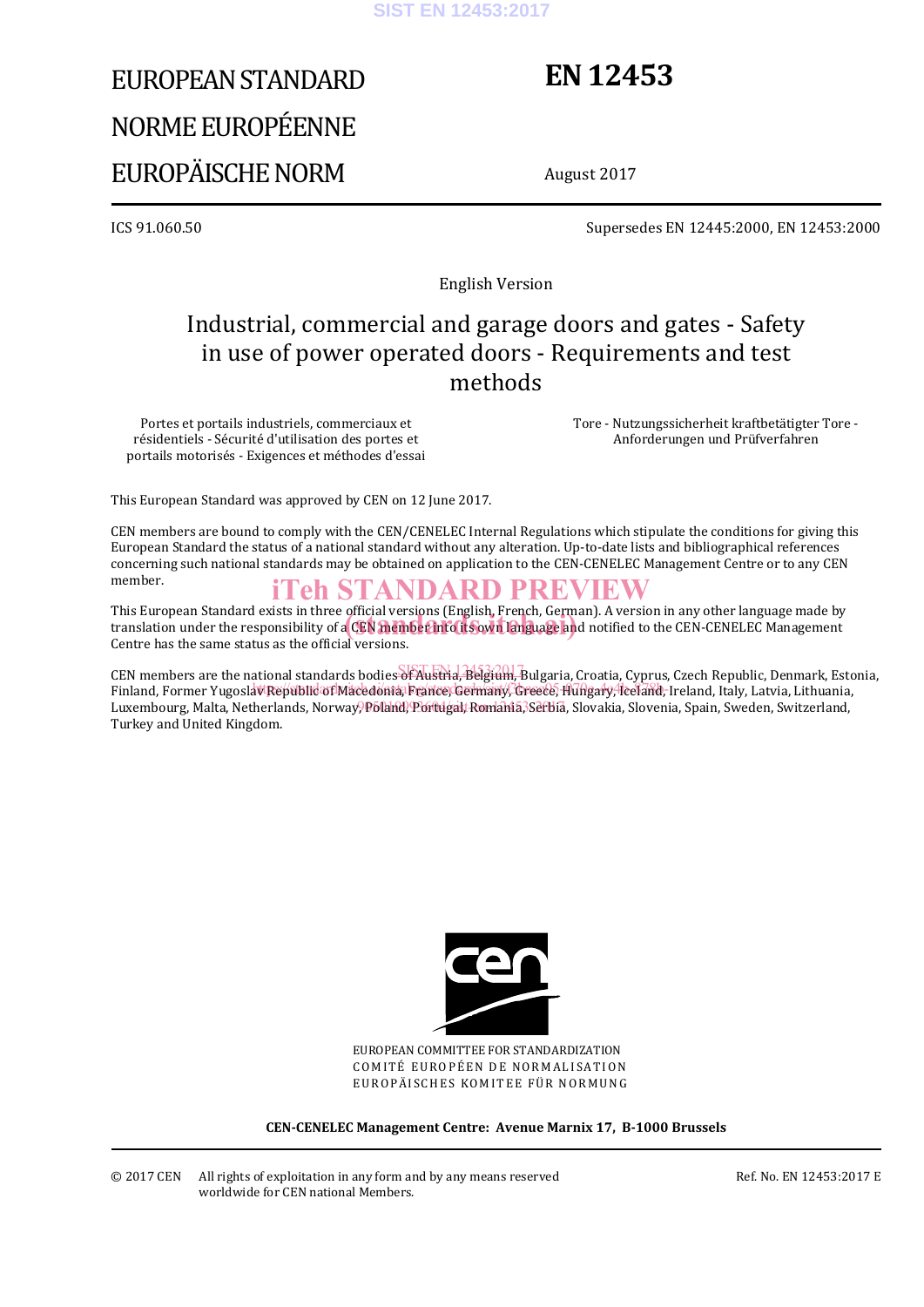# **Contents**

| 1              |                                                                                       |  |  |
|----------------|---------------------------------------------------------------------------------------|--|--|
| $\overline{2}$ |                                                                                       |  |  |
| 3              |                                                                                       |  |  |
| 4              |                                                                                       |  |  |
| 4.1            |                                                                                       |  |  |
| 4.2            |                                                                                       |  |  |
| 4.2.1          |                                                                                       |  |  |
| 4.2.2          |                                                                                       |  |  |
| 4.2.3          |                                                                                       |  |  |
| 4.3            |                                                                                       |  |  |
| 4.4            |                                                                                       |  |  |
| 4.5            |                                                                                       |  |  |
| 4.5.1          |                                                                                       |  |  |
| 4.5.2          |                                                                                       |  |  |
| 4.5.3          |                                                                                       |  |  |
| 4.5.4          | Hazards caused by imprisonment<br>Hazards caused by trapping(Standards.iteh.ai)<br>13 |  |  |
| 4.5.5          | Hazards caused by falling or ejected parts or uncontrolled movement  13               |  |  |
| 4.5.6          |                                                                                       |  |  |
| 4.5.7          | Hazards caused due to aloss of stability standards sist (Bbace05-070e-4c4b-878b- 13   |  |  |
| 4.5.8          |                                                                                       |  |  |
| 4.5.9          |                                                                                       |  |  |
| 5              |                                                                                       |  |  |
| 5.1            |                                                                                       |  |  |
| 5.1.1          |                                                                                       |  |  |
| 5.1.2          |                                                                                       |  |  |
| 5.1.3          |                                                                                       |  |  |
| 5.2            |                                                                                       |  |  |
| 5.2.1          |                                                                                       |  |  |
| 5.2.2          | Safeguarding against hazards caused when persons can travel with the door 19          |  |  |
| 5.2.3          |                                                                                       |  |  |
| 5.3            |                                                                                       |  |  |
| 5.3.1          |                                                                                       |  |  |
| 5.3.2          |                                                                                       |  |  |
| 5.3.3          |                                                                                       |  |  |
| 5.3.4          |                                                                                       |  |  |
| 5.3.5          |                                                                                       |  |  |
| 5.3.6          |                                                                                       |  |  |
| 5.4            |                                                                                       |  |  |
| 5.4.1          |                                                                                       |  |  |
| 5.4.2          |                                                                                       |  |  |
| 5.4.3          |                                                                                       |  |  |
| 5.4.4          |                                                                                       |  |  |
| 5.4.5          |                                                                                       |  |  |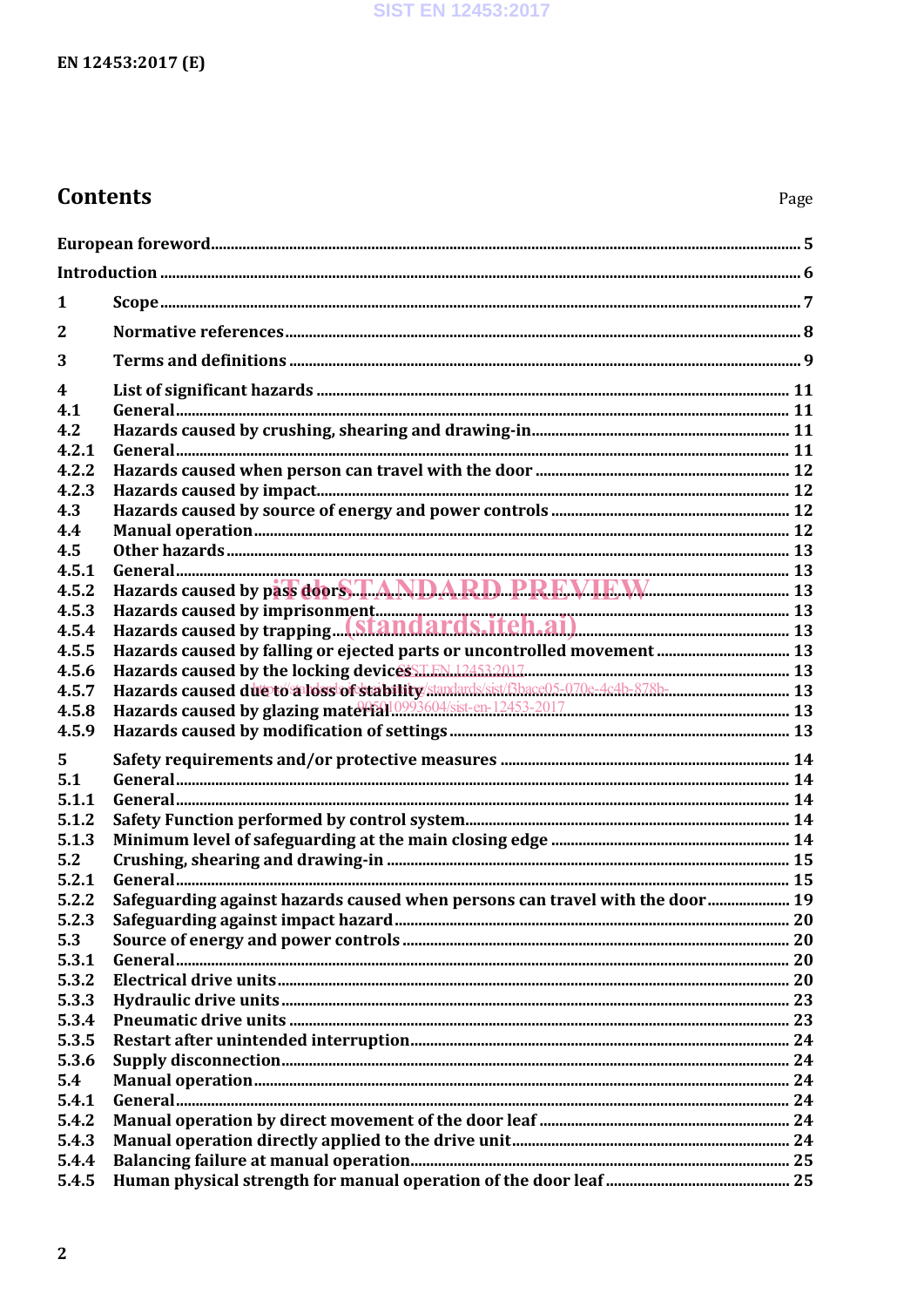| 5.5        |                                                                                 |  |
|------------|---------------------------------------------------------------------------------|--|
| 5.5.1      |                                                                                 |  |
| 5.5.2      |                                                                                 |  |
| 5.5.3      |                                                                                 |  |
| 5.5.4      |                                                                                 |  |
| 5.5.5      |                                                                                 |  |
| 5.5.6      |                                                                                 |  |
| 5.5.7      |                                                                                 |  |
| 5.5.8      |                                                                                 |  |
| 6          |                                                                                 |  |
| 6.1        |                                                                                 |  |
| 6.2        |                                                                                 |  |
| 6.2.1      |                                                                                 |  |
| 6.2.2      | Crushing and shearing hazards, caused when persons can travel with the door 28  |  |
| 6.2.3      |                                                                                 |  |
| 6.3        |                                                                                 |  |
| 6.3.1      |                                                                                 |  |
| 6.3.2      |                                                                                 |  |
| 6.3.3      |                                                                                 |  |
| 6.3.4      |                                                                                 |  |
| 6.3.5      |                                                                                 |  |
| 6.4        |                                                                                 |  |
| 6.4.1      |                                                                                 |  |
| 6.4.2      |                                                                                 |  |
| 6.4.3      | Balancing failure at manuatoperation S.iteh.ai.                                 |  |
| 6.4.4      |                                                                                 |  |
| 6.5        |                                                                                 |  |
| 6.5.1      |                                                                                 |  |
| 6.5.2      |                                                                                 |  |
| 6.5.3      |                                                                                 |  |
| 6.5.4      |                                                                                 |  |
| 6.5.5      |                                                                                 |  |
| 6.5.6      |                                                                                 |  |
| 6.5.7      |                                                                                 |  |
|            |                                                                                 |  |
|            |                                                                                 |  |
| 7          |                                                                                 |  |
| 7.1<br>7.2 |                                                                                 |  |
|            |                                                                                 |  |
|            |                                                                                 |  |
| A.1        |                                                                                 |  |
| A.2        |                                                                                 |  |
|            | Annex B (informative) Examples of mechanical protection and safety distances 36 |  |
| B.1        |                                                                                 |  |
| B.2        |                                                                                 |  |
|            |                                                                                 |  |
| C.1        |                                                                                 |  |
|            |                                                                                 |  |
| C.2        |                                                                                 |  |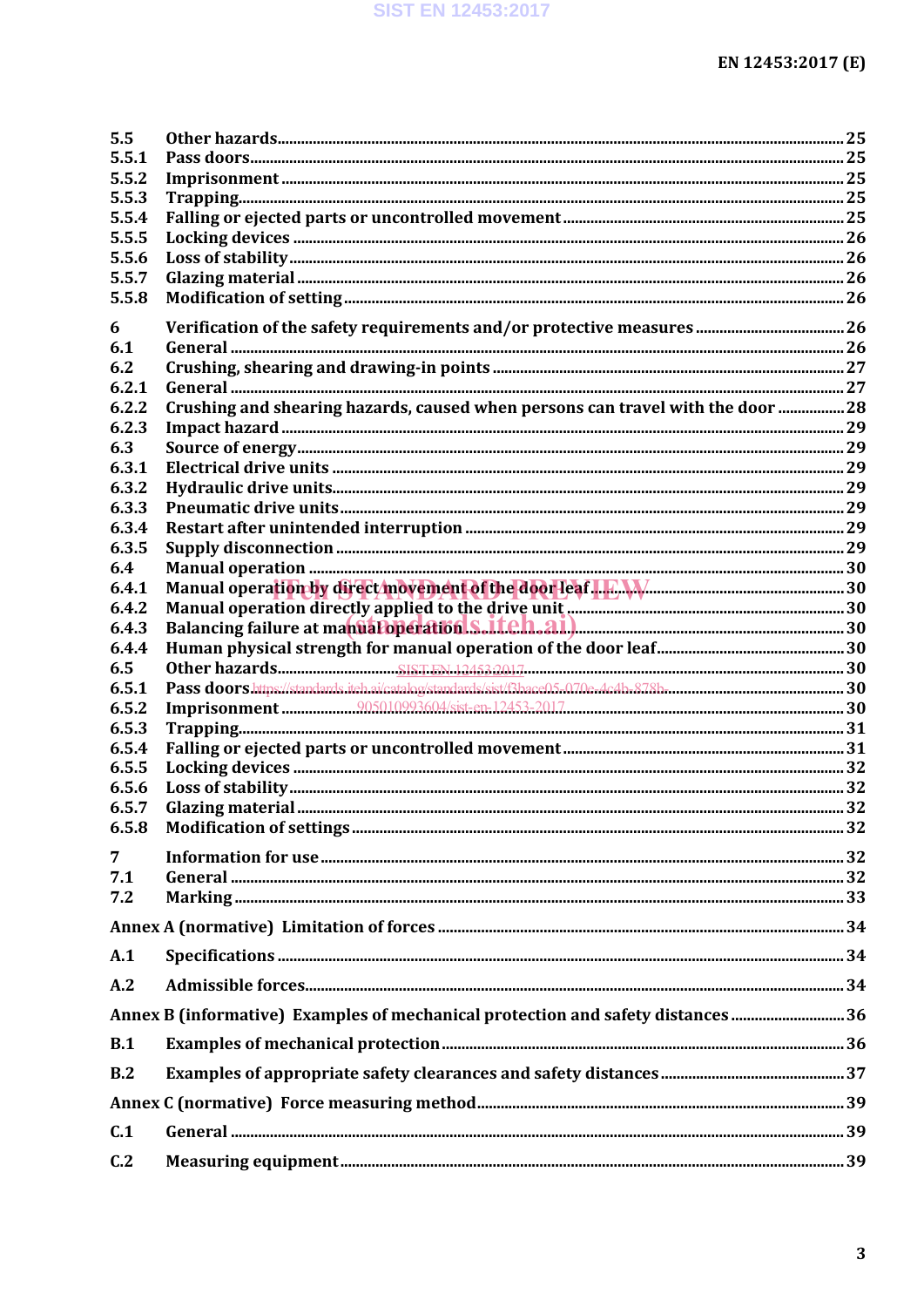#### **SIST EN 12453:2017**

#### **EN 12453:2017 (E)**

| C.3                                                                                                                                                            |                                                                                      |  |  |
|----------------------------------------------------------------------------------------------------------------------------------------------------------------|--------------------------------------------------------------------------------------|--|--|
|                                                                                                                                                                |                                                                                      |  |  |
| D.1                                                                                                                                                            |                                                                                      |  |  |
| D.2                                                                                                                                                            |                                                                                      |  |  |
| D.3                                                                                                                                                            |                                                                                      |  |  |
| D.4                                                                                                                                                            |                                                                                      |  |  |
| Annex E (informative) Safeguarding against dropping by other design features<br>incorporated in the suspension system of vertically moving power operated door |                                                                                      |  |  |
| Annex F (informative) Relationship between Hazards, Requirements and Test clauses 58                                                                           |                                                                                      |  |  |
|                                                                                                                                                                | Annex ZA (informative) Relationship between this European standard and the Essential |  |  |
|                                                                                                                                                                |                                                                                      |  |  |

# iTeh STANDARD PREVIEW (standards.iteh.ai)

**SIST EN 12453:2017** https://standards.iteh.ai/catalog/standards/sist/f3bace05-070e-4c4b-878b-905010993604/sist-en-12453-2017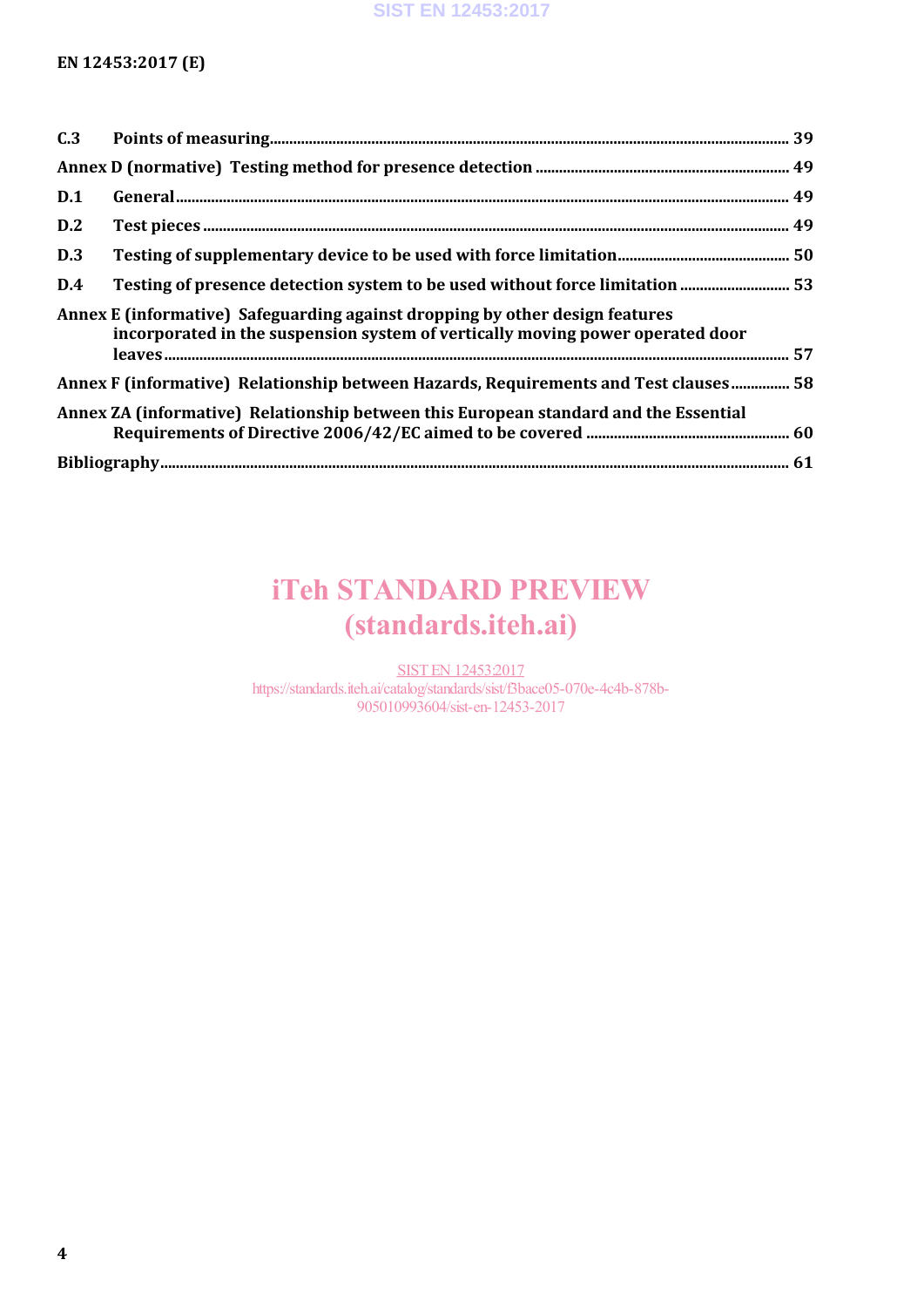# **European foreword**

This document (EN 12453:2017) has been prepared by Technical Committee CEN/TC 33 "Doors, windows, shutters, building hardware and curtain walling", the secretariat of which is held by AFNOR.

This European Standard shall be given the status of a national standard, either by publication of an identical text or by endorsement, at the latest by February 2018, and conflicting national standards shall be withdrawn at the latest by February 2018.

Attention is drawn to the possibility that some of the elements of this document may be the subject of patent rights. CEN shall not be held responsible for identifying any or all such patent rights.

This document will supersede EN 12453:2000 and EN 12445:2000.

This document has been prepared under a mandate given to CEN by the European Commission and the European Free Trade Association, and supports essential requirements of EU Directive(s).

For relationship with EU Directive(s), see informative Annex ZA, which is an integral part of this document.

Compared with EN 12453:2000 and EN 12445:2000, the following changes have been made:

- a) EN 12453 has been revised to be harmonized under Machinery Directive 2006/42/EC;
- b) EN 12453 has been merged with EN 12445; as EN 12445:2000 will be withdrawn;
- c) aligning structure of EN 12453 according to MD templates; https://standards.iteh.ai/catalog/standards/sist/f3bace05-070e-4c4b-878b-
- d) revision of the list of significant hazards (Clause 4); 905010993604/sist-en-12453-2017
- e) revision of safety and/or protective measures (Clause 5);
- f) revision of the verification of the safety requirements (Clause 6);
- g) editorial revision of Annex A (limitation of forces);
- h) introducing Annex B (Examples of mechanical protection and safety distances);
- i) introducing Annex C (Force measuring method);
- j) introducing Annex D (Testing method for presence detection);
- k) introducing Annex E (Safeguarding against dropping by other design features incorporated in the suspension system of vertically moving power operated door leaves);
- l) introducing Annex ZA for harmonization of EN 12453 under MD.

According to the CEN-CENELEC Internal Regulations, the national standards organisations of the following countries are bound to implement this European Standard: Austria, Belgium, Bulgaria, Croatia, Cyprus, Czech Republic, Denmark, Estonia, Finland, Former Yugoslav Republic of Macedonia, France, Germany, Greece, Hungary, Iceland, Ireland, Italy, Latvia, Lithuania, Luxembourg, Malta, Netherlands, Norway, Poland, Portugal, Romania, Serbia, Slovakia, Slovenia, Spain, Sweden, Switzerland, Turkey and the United Kingdom.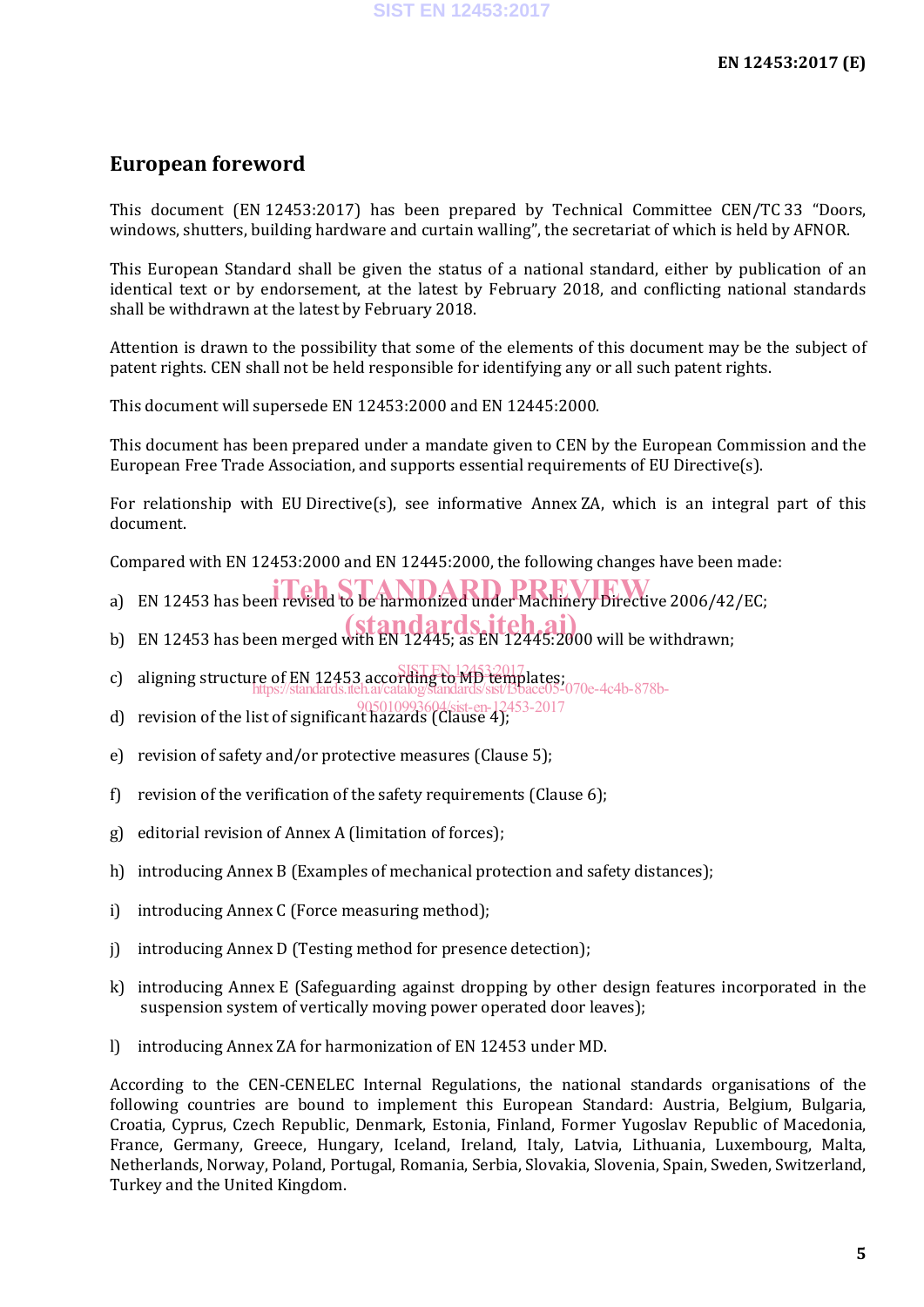# **Introduction**

This document is a type C document as stated in EN ISO 12100.

This document is of relevance, in particular, for the following stakeholder groups representing the market players with regard to machinery safety:

- machine manufacturers (small, medium and large enterprises);
- health and safety bodies (regulators, accident prevention organizations, market surveillance etc.)

Others can be affected by the level of machinery safety achieved with the means of the document by the above-mentioned stakeholder groups:

- machine users/employers (small, medium and large enterprises);
- machine users/employees (e.g. trade unions, organizations for people with special needs);
- service providers, e.g. for maintenance (small, medium and large enterprises);
- consumers (in case of machinery intended for use by consumers).

The above-mentioned stakeholder groups have been given the possibility to participate at the drafting process of this document.

The machinery concerned and the extent to which hazards, hazardous situations or hazardous events are covered are indicated in the Scope of this documentls.iteh.ai)

When requirements of this type-C standard are different from those which are stated in type-A or type-B standards, the requirements of this type-C standard take precedence over the requirements of the other standards for machines that have been designed and built according to the requirements of this type-C standard. 905010993604/sist-en-12453-2017

This document has been prepared to meet the needs of manufacturers, users and safety enforcement authorities, with the primary purpose of providing design and performance for safety in use of power operated industrial, commercial and garage doors and gates used by vehicular traffic.

Mechanical aspects of the doors are covered by normative references to prEN 12604:2014.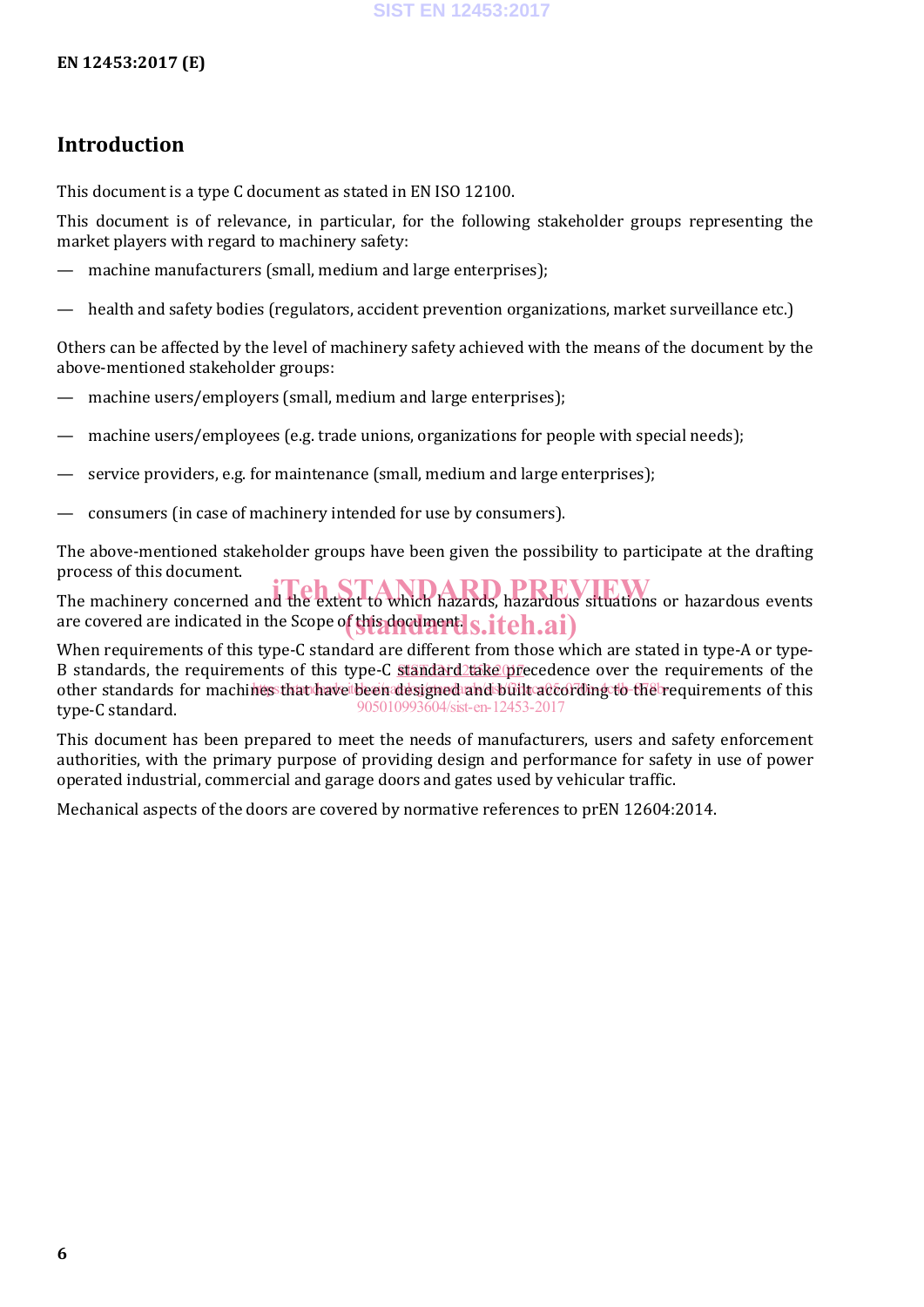#### **1 Scope**

This European Standard specifies requirements and test methods for the safety in use of power operated doors, gates and barriers, intended for installation in areas in the reach of persons, and for which the main intended use is giving safe access for goods and vehicles accompanied or driven by persons in industrial, commercial or residential premises.

This European Standard also covers power operated vertically moving commercial doors such as rolling shutters and rolling grilles, used in retail premises which are mainly provided for goods protection.

This European Standard deals with all significant hazards, hazardous situations and events relevant to the power operation of industrial, commercial and garage doors, and gates when they are used as intended and under conditions of misuse which are reasonably foreseeable as identified in Clause 4.

All lifetime phases of the machinery including transportation, assembly, dismantling, disabling and scrapping are considered by this standard.

This European Standard does not apply to:

- lock gates and dock gates;
- doors on lifts;
- doors on vehicles;
- armoured doors; iTeh STANDARD PREVIEW
- doors mainly for the retention of animals, unless they are at the site perimeter;
- theatre textile curtains; SIST EN 12453:2017 https://standards.iteh.ai/catalog/standards/sist/f3bace05-070e-4c4b-878b-
- horizontally moving power operated doors mainly intended for pedestrian use;
- doors outside the reach of people (such as crane gantry fences);
- railway barriers;
- barriers intended solely for use by pedestrians;
- barriers used solely for vehicles on motorways.

Whenever the term "door" is used in this document, it shall be deemed to cover the full scope of types and variances of doors, gates and barriers in the scope of this Standard.

This European Standard does not deal with any specific requirements on noise emitted from power operated door, gate and barrier, intended for installation in areas in the reach of persons, and for which the main intended use is giving safe access for goods and vehicles accompanied or driven by persons in industrial, commercial or residential premises as their noise emission is not considered to be a relevant hazard.

NOTE Noise emission of power-operated doors is not a significant hazard for the users of these products. It is a comfort aspect.

This European Standard is not applicable to machinery which are manufactured before the date of publication of the standard.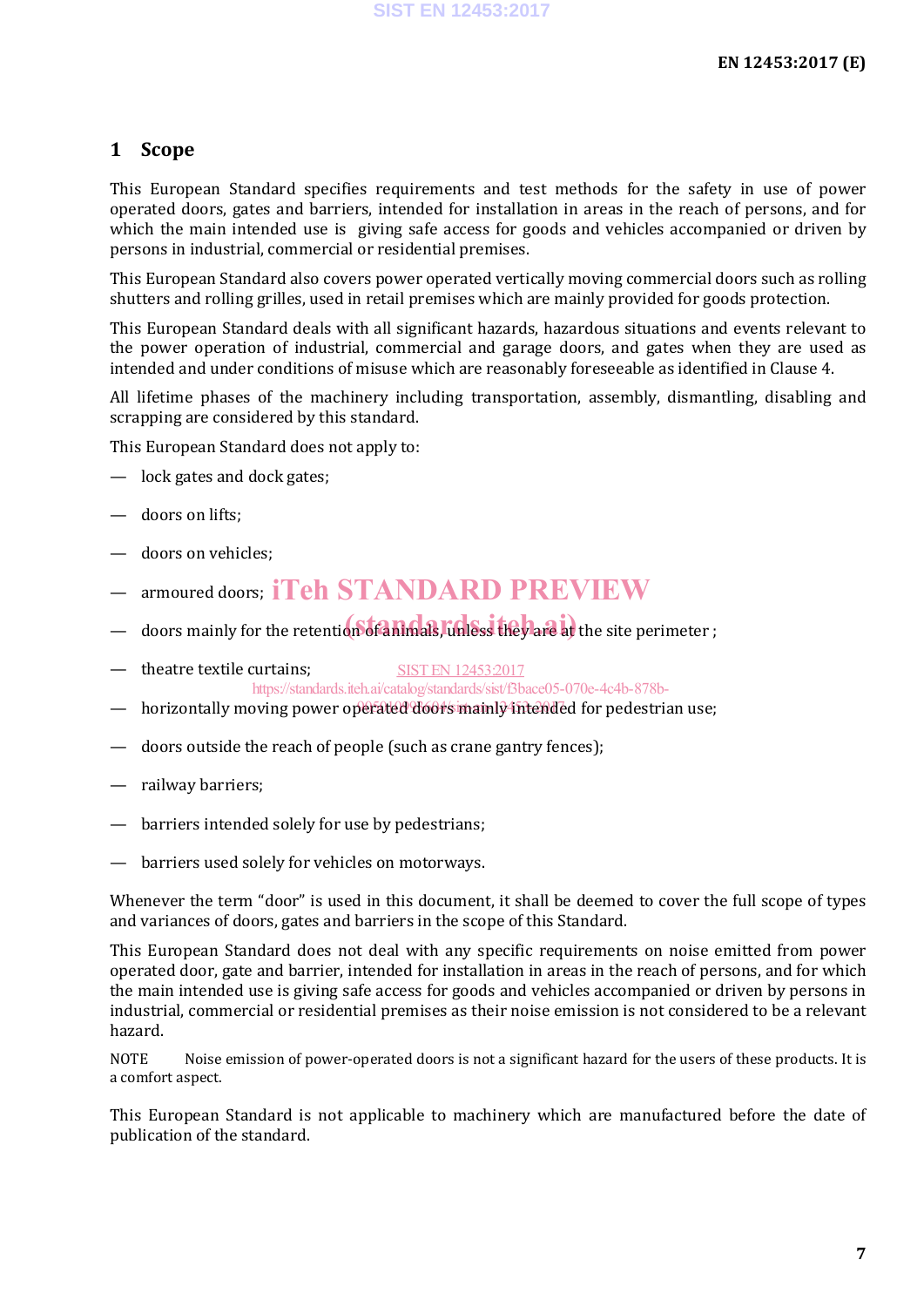#### **2 Normative references**

The following documents, in whole or in part, are normatively referenced in this document and are indispensable for its application. For dated references, only the edition cited applies. For undated references, the latest edition of the referenced document (including any amendments) applies.

EN 349:1993+A1:2008, *Safety of machinery — Minimum gaps to avoid crushing of parts of the human body*

EN 12433-1:1999, *Industrial, commercial and garage doors and gates - Terminology - Part 1: Types of doors*

EN 12433-2:1999, *Industrial, commercial and garage doors and gates - Terminology - Part 2: Parts of doors*

prEN 12604:2014, *Industrial, commercial and garage doors and gates — Mechanical aspects — Requirements and test methods*

EN 12635:2002+A1:2008, *Industrial, commercial and garage doors and gates — Installation and use*

EN 12978:2003+A1:2009, *Industrial, commercial and garage doors and gates - Safety devices for power operated doors and gates - Requirements and test methods*

EN 60335-1:2012, *Household and similar electrical appliances p Safety — Part 1: General requirements (IEC 60335-1:2012) (IEC 60335-1:2012)*

EN 60335-2-95:2015, *Safety of household and similar electrical appliances* — *Part 2-95: Particular requirements for drives for vertically moving garage doors for residential use (IEC 60335-2-95:2015)* SIST EN 12453:2017

EN 60335-2-103:2015, *Household and significately standards.ite/Bbace05-070e-4c4b-878b-art 2-103: Particular* EN 60555 2 105.2015, *Household and Similar 1993604/cdi dippidices*<br>requirements for drives for gates, doors and windows (IEC 60335-2-103:2015)

EN 60529:1991, *Degrees of protection provided by enclosures (IP Code)*

EN 60204-1:20061, *Safety of machinery - Electrical equipment of machines - Part 1: General requirements*

EN 61000-6-1:2007, *Electromagnetic compatibility (EMC) - Part 6-1: Generic standards - Immunity for residential, commercial and light-industrial environments*

EN 61000-6-2:2005, *Electromagnetic compatibility (EMC) - Part 6-2: Generic standards - Immunity for industrial environments*

EN 61000-6-3:2007, *Electromagnetic compatibility (EMC) - Part 6-3: Generic standards - Emission standard for residential, commercial and light-industrial environments*

EN 61000-6-4:2007, *Electromagnetic compatibility (EMC) - Part 6-4: Generic standards - Emission standard for industrial environments*

EN 61032:1998, *Protection of persons and equipment by enclosures - Probes for verification*

j

<sup>1</sup> As impacted by EN 60204-1:2006/A1:2009 and EN 60204-1:2006/AC:2010.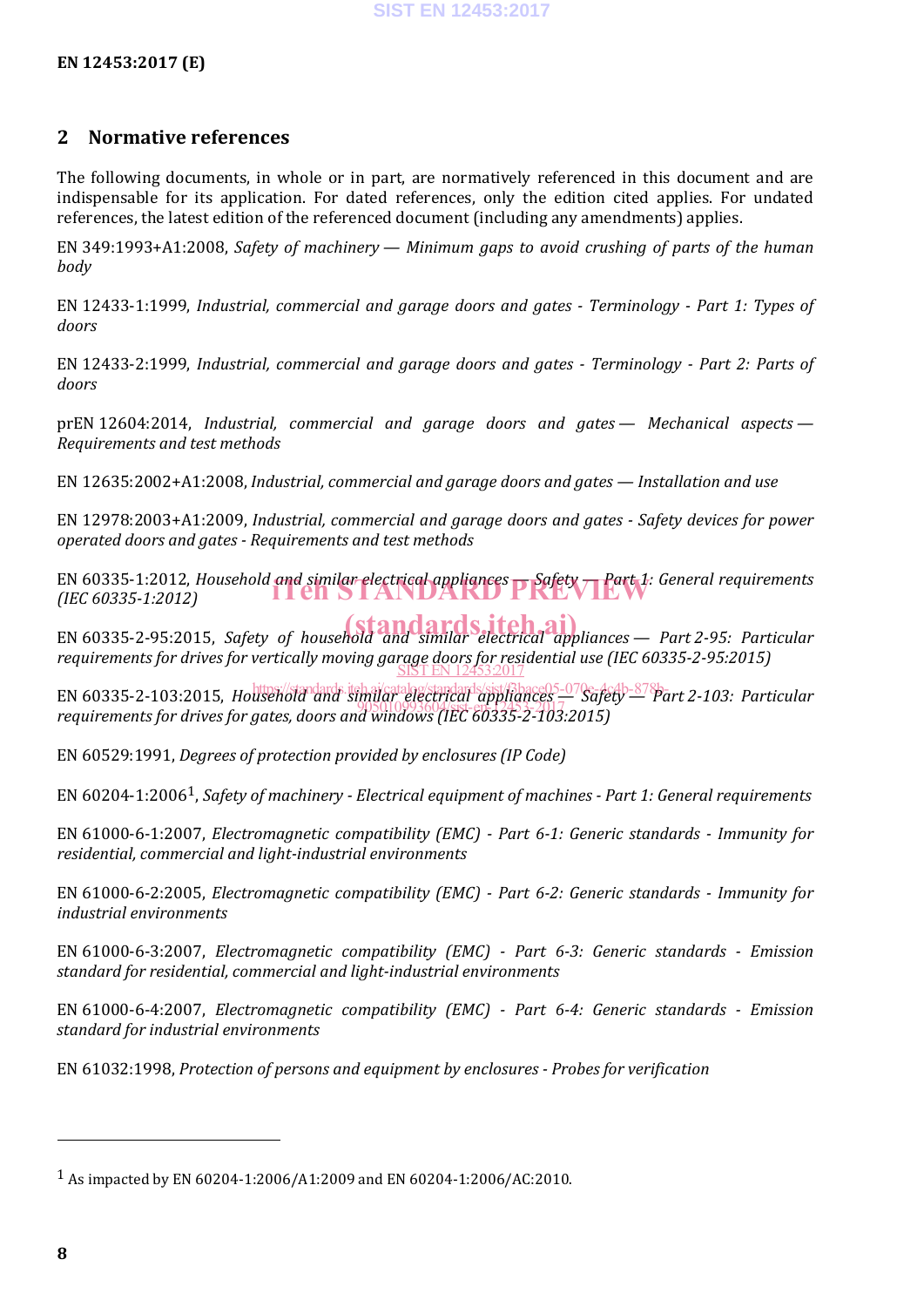EN ISO 4413:2010, *Hydraulic fluid power - General rules and safety requirements for systems and their components (ISO 4413:2010)*

EN ISO 4414:2010, *Pneumatic fluid power - General rules and safety requirements for systems and their components (ISO 4414:2010)*

EN ISO 12100:2010, *Safety of machinery - General principles for design - Risk assessment and risk reduction (ISO 12100:2010)*

EN ISO 13849-1:2015, *Safety of machinery - Safety-related parts of control systems - Part 1: General principles for design (ISO 13849-1:2015)*

EN ISO 13857:2008, *Safety of machinery - Safety distances to prevent hazard zones being reached by upper and lower limbs (ISO 13857:2008)*

IEC 60417:2002, *Graphical symbols for use on equipment*

ISO 7000:2014, *Graphical symbols for use on equipment — Registered symbols*

#### **3 Terms and definitions**

For the purposes of this document, the terms and definitions given in EN ISO 12100:2010, EN 12433-1:1999, EN 12433-2:1999, EN 12978:2003+A1:2009 and the following apply. iTeh STANDARD PREVIEW

#### **3.1**

**3.2**

**domestic garage door** domestic garage door<br>door used on a domestic garage which is provided for one single household only and where the door does not protrude into a public area

SIST EN 12453:2017

https://standards.iteh.ai/catalog/standards/sist/f3bace05-070e-4c4b-878b-905010993604/sist-en-12453-2017

#### **drive unit**

power operated mechanism, including controls, for moving, positioning and retaining the door leaf

Note 1 to entry: Drive units include controls to move the door leaf, except entrapment protection systems.

[SOURCE: EN 12433-2:1999, 6.1]

#### **3.3**

#### **drive**

motor and other components that control the movement of the driven part

Note 1 to entry: Examples of components are gears, controls, brakes, components for power transmission from the drive to the driven part (e.g. trolleys, rails, levers, etc.) and entrapment protection systems.

Note 2 to entry: The driven part is the part of a gate, door or barrier that is intended to be moved by the drive.

#### **3.4**

#### **opening gap**

distance between the main closing edge and the opposing closing edge

#### **3.5**

#### **non-automatic operated door**

door that operates only after intentional activation (hold-to-run control mode or impulse activation) by the user in both directions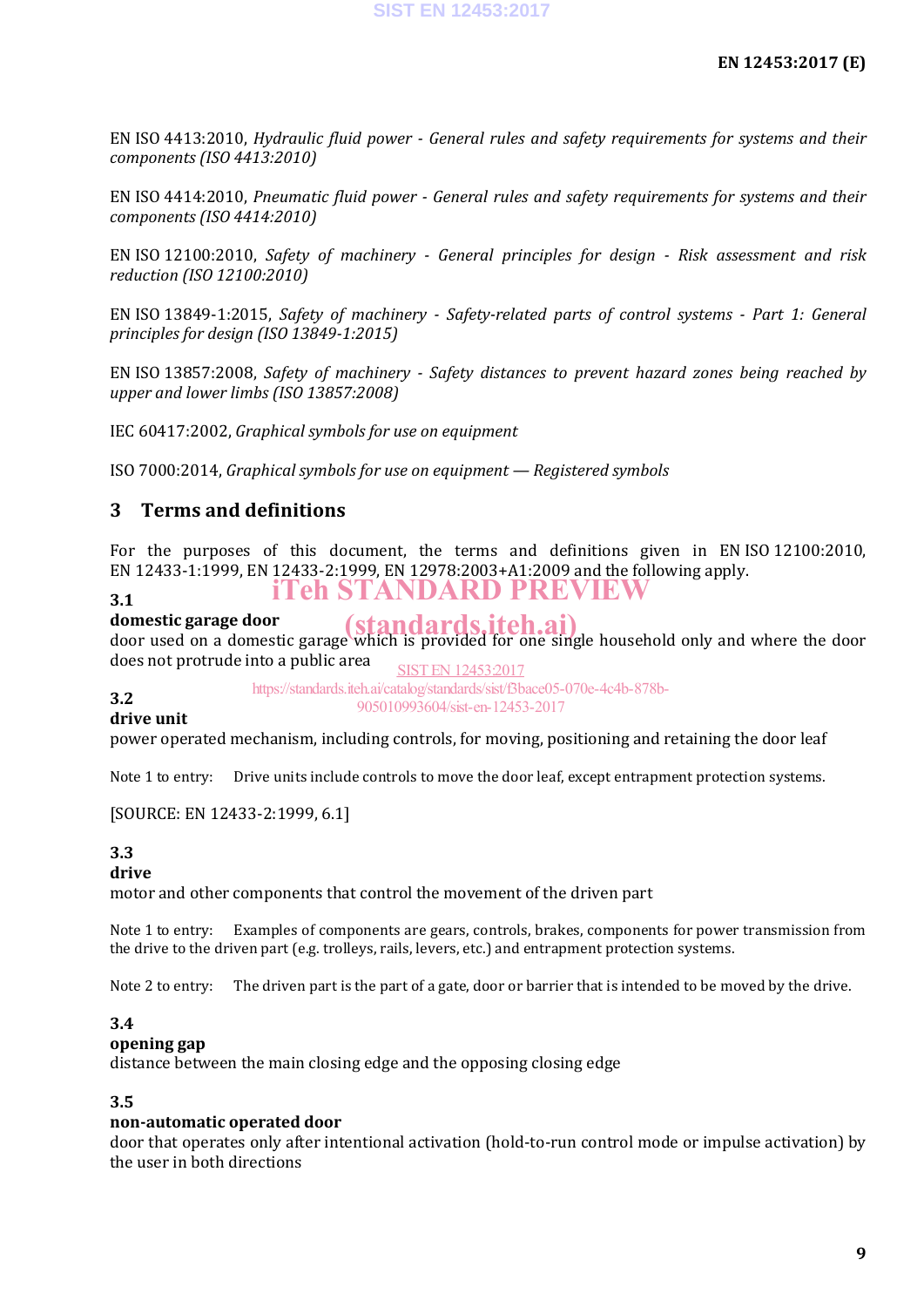#### **3.6**

## **pressure sensitive protective equipment**

#### **PSPE**

mechanically actuated assembly of devices and/or components working together for protective tripping or presence-sensing purposes comprising as a minimum:

- one or more sensing elements;
- a control unit;
- one or more output signal switching device(s).

Note 1 to entry: Examples are pressure sensitive edges, pressure sensitive floors, pressure sensitive mats and pressure sensitive bars.

[SOURCE: EN 12978:2003+A1:2009, 3.2 modified]

#### **3.7**

#### **electro-sensitive protective equipment ESPE**

non-mechanically actuated assembly of devices and/or components working together for protective tripping or presence-sensing purposes comprising as a minimum:

- a sensing function; iTeh STANDARD PREVIEW
- a control / monitoring function; (standards.iteh.ai)

 $-$  one or more output signal switching device  $\frac{1}{N}$  EN 12453:2017

Note I to entry: Examples are light beam<sub>00501</sub> active, active <sub>1</sub> infrared, ultra-sonic and image monitoring continued to the continued of the continued of the continued of the continued of the continued of the continued equipment. https://standards.iteh.ai/catalog/standards/sist/f3bace05-070e-4c4b-878b-

[SOURCE: EN 12978:2003+A1:2009, 3.1 modified]

#### **3.8**

#### **safety–related part of a control system**

#### **SRP/CS**

part of a control system that responds to safety-related input signals and generates safety-related output signals

Note 1 to entry: The combined safety-related parts of a control system start at the point where the safetyrelated input signals are initiated (including, for example, the actuating cam and the roller of the position switch) and end at the output of the power control elements (including, for example, the main contacts of a contactor).

Note 2 to entry: If monitoring systems are used for diagnostics, they are also considered as SRP/CS.

[SOURCE: EN ISO 13849-1:2015, 3.1.1]

#### **3.9**

#### **reversible drive**

drive that can be manually operated with or without power in both directions by manual action on the driven part

[SOURCE: EN 60335-2-103:2015, 3.111]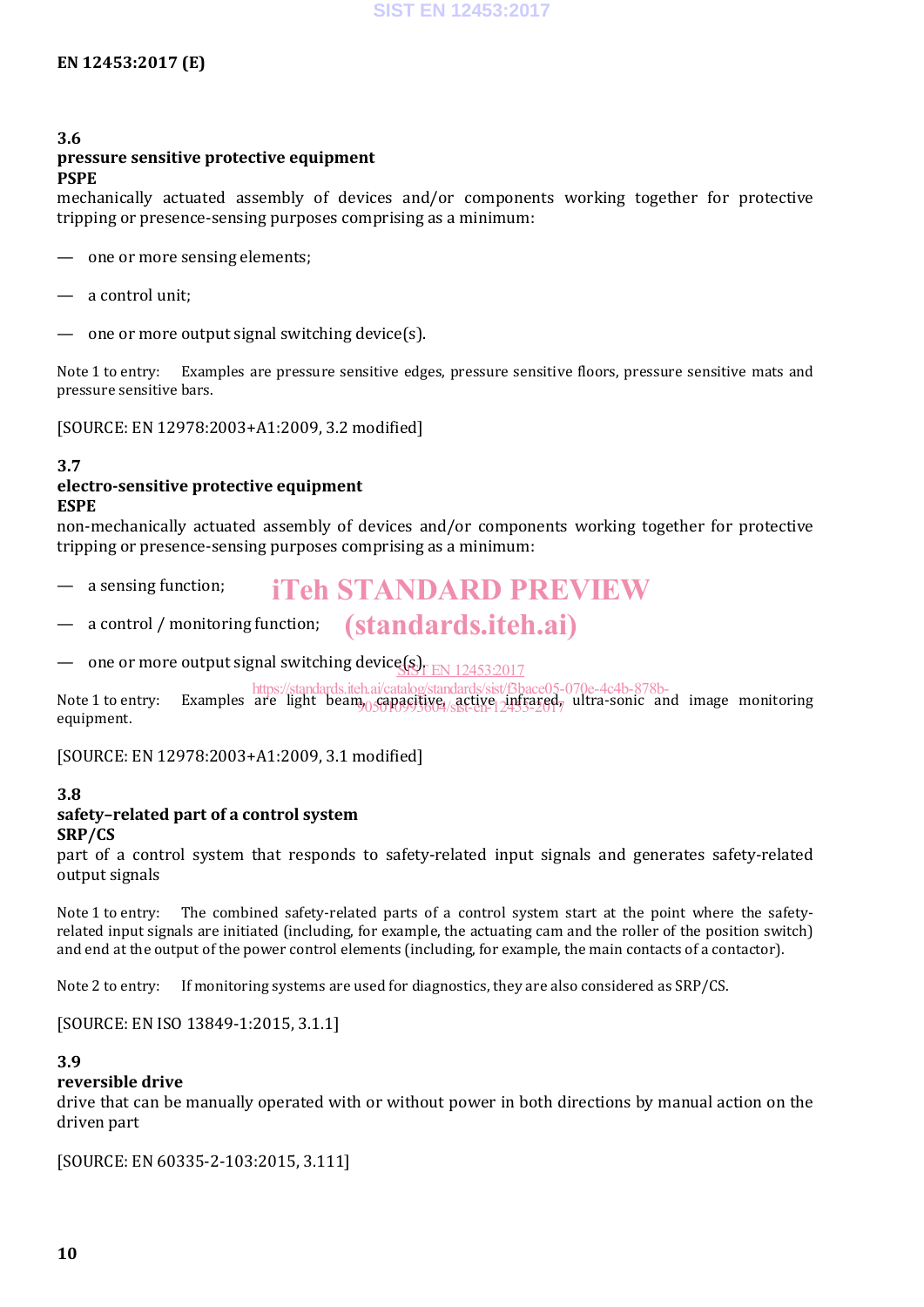### **4 List of significant hazards**

#### **4.1 General**

This Clause contains all the significant hazards, hazardous situations and events identified by risk assessment as significant for this type of machinery and which require action to eliminate or reduce the risk.

NOTE 1 A hazardous point is considered to exist up to a height of 2,5 m above the floor or any other permanent access level.

NOTE 2 As the main function of a door is to open up or close off an opening, the actual movement of the door can produce hazardous situations for persons, goods and vehicles in the vicinity which by nature cannot all be avoided by design.

Annex F is giving the relationship between the hazards listed in this clause, the requirements given in Clause 5 and the test methods described in Clause 6.

The use and the location of the door and the type of door control may influence the severity and probability of risk created by power operated doors.

The severity and probability of risk increases when:

- general public, or infirm, or elderly, or children might come in contact with the moving door;
- there is no possibility to instruct, train or supervise the door users W
- access is not restricted to persons who are the only ones allowed to operate the door (authorized nersons). persons);
- a high number of persons may come in contact with the door;<br>https://standards.ite.av/standards.iten.av SIST EN 12453;2017 https://standards.iteh.ai/catalog/standards/sist/f3bace05-070e-4c4b-878b-
- degree of automation is high; 905010993604/sist-en-12453-2017
- 
- door opens directly onto public access areas.

Conversely, non-automatic operated domestic garage doors used for one household only and which do not protrude onto a public access area are considered as doors with a reduced severity and probability of risk.

#### **4.2 Hazards caused by crushing, shearing and drawing-in**

#### **4.2.1 General**

A hazard exists:

- between the main closing edge of any door and an opposing edge, and between secondary closing edges of hinged, folding, tilting and sliding doors and opposing edges;
- between closing edges and obstacles within the closing area of the leaf;
- between leaves passing each other;
- between leaves and the perimeter of openings in leaves and fixed parts in the vicinity;
- at parts of the leaf which protrude;
- at moving parts of the drive or drive unit which are capable of causing injury;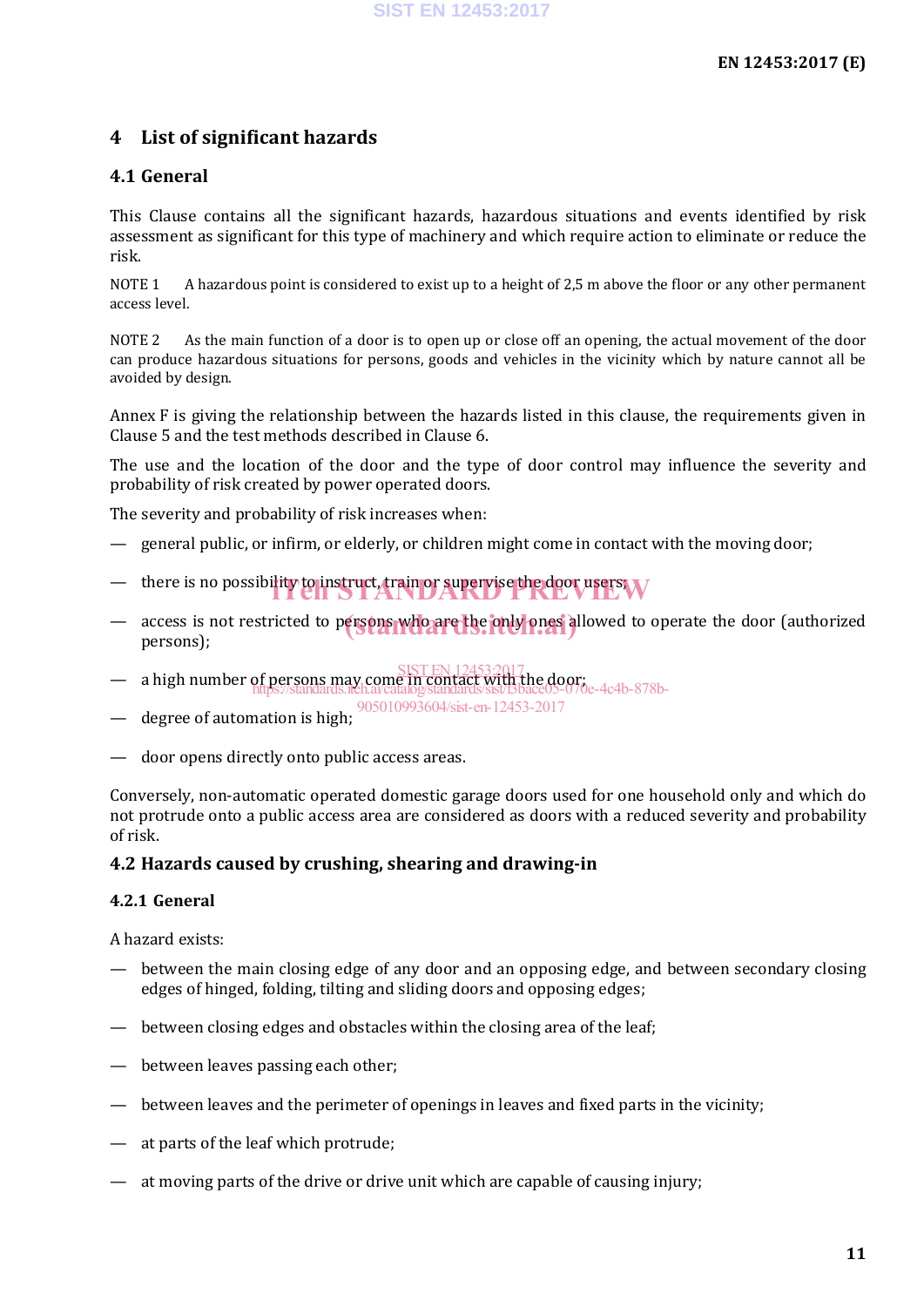at gaps other than main closing gaps which vary in size and are accessible during the leaf movement.

The hazard can be present during the initial impact, the period after the impact and persist because a person can be held between the leaf and the surrounding fixed parts.

#### **4.2.2 Hazards caused when person can travel with the door**

If a person can travel with a power operated door, this can lead to foreseeable misuse which can create a hazardous situation.

A person can travel on a door where a finger, hand or foot can gain hold on a door.

If vertically moving doors which can lift a person can lead to a dangerous situation, then a danger point is considered to exist in the following locations:

- between leaves and fixed parts in the vicinity;
- in the neighbourhood of shafts or rising spindles of rolling doors.

#### **4.2.3 Hazards caused by impact**

Impact between the moving door and a person can be dangerous because of the impact force from the door leaf.

### **4.3 Hazards caused by source of energy and power controls** iTeh STANDARD PREVIEW

The source of energy used by the drive or drive unit for power operation can create hazards such as:

- electric shock;
- SIST EN 12453:2017

(standards.iteh.ai)

- fire from overheating; https://standards.iteh.ai/catalog/standards/sist/Bbace05-070e-4c4b-878b-
- bursting, due to hydraulic or pneumatic over pressure; 905010993604/sist-en-12453-2017
- failure of electrical, pneumatic and hydraulic equipment, including safety devices such as protective equipment, entrapment protection systems and control systems;
- unsafe restart after unintended power supply interruption.

#### **4.4 Manual operation**

When a power operated door shall be moved manually (e.g. in case of power supply failure), hazardous situations can exist when:

- power operation can occur during manual operation;
- the manual operation handle or device is not properly shaped and/or located;
- the necessary manual effort is not related to the capability of the human body;
- kick-back can occur as a consequence of manual release operation.